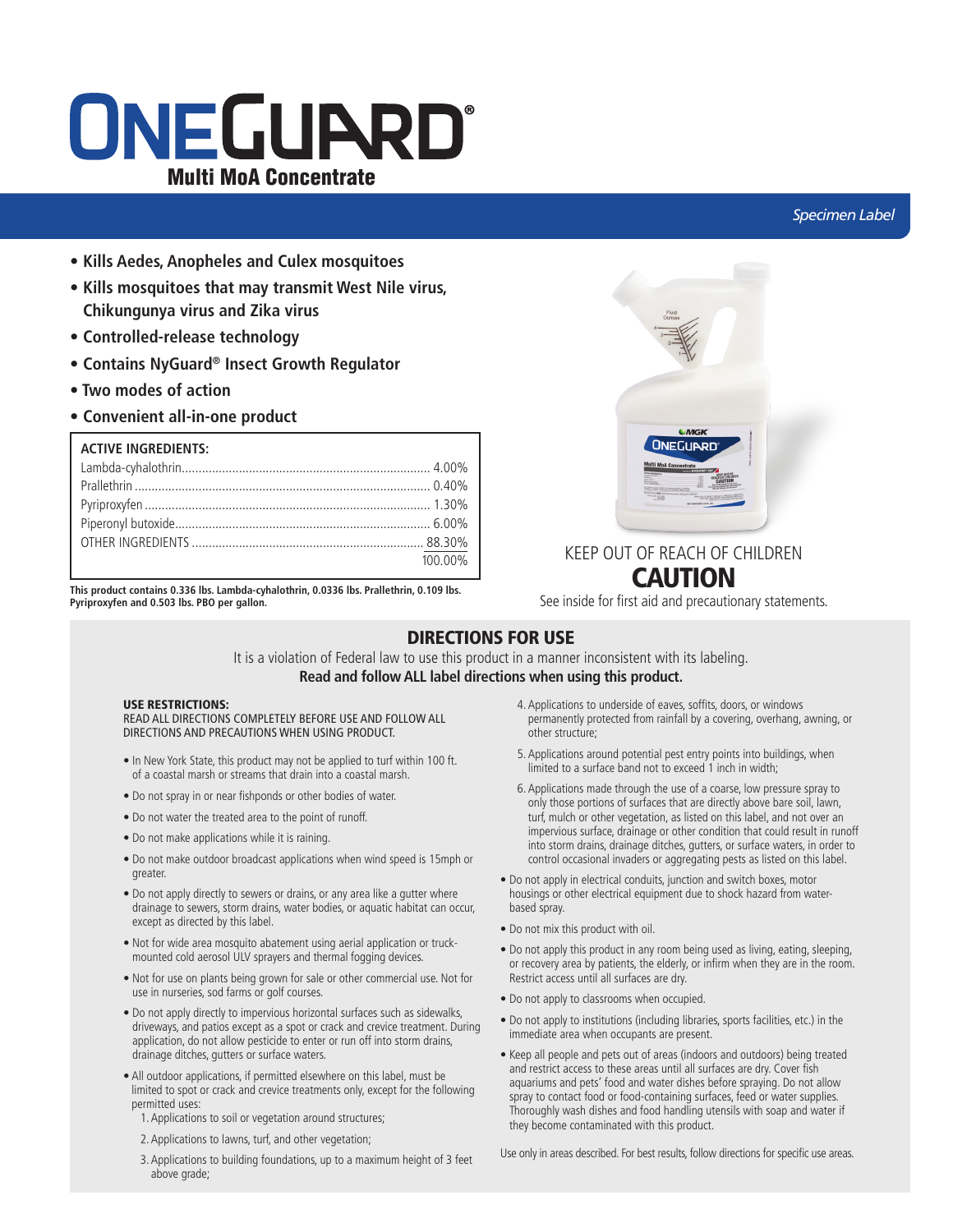### PESTS CONTROLLED

Ants (excluding pharaoh, carpenter, harvester and fire), aphids, Asian lady beetles, beetles, boxelder bugs, carpet beetles, caterpillars, chinch bugs, clothes moths, crickets, daddy-longlegs, earwigs, crane flies, drain flies, fruit flies, phorid flies, firebrats, kudzu bugs, non-biting midges, mealybugs, millipedes, mites, mole crickets, mosquitoes, pillbugs, poultry lice, psocids, scales, silverfish, sowbugs, spiders (excluding black widow and brown recluse), springtails, stink bugs (including brown marmorated), stored product pests, whiteflies.

#### USE AREAS

For control of listed insects, indoors and outdoors, in food and non-food areas: backyards, lawns, trees, ornamental landscaping, recreational areas, parks and athletic fields. Also for use in and around homes, schools, warehouses, office buildings, apartment buildings, theaters, hotels, resorts, industrial buildings, motels, camp sites/campgrounds, aircraft cargo areas, kennels, deer pens and enclosures, zoos, wild animal parks, food processing plants, food service establishments, restaurants, outdoor dining areas, supermarkets and grocery stores, transportation equipment, truck trailers, railroad cars and food manufacturing and warehousing establishments.

This product should not stain or cause damage to painted or varnished surfaces, plastics, fabrics, or other surfaces where water applied alone causes no damage. Treat a small area and allow it to dry to determine whether staining will occur.

> • Structural perimeter treatment • Surface spray treatment

### APPLICATION METHODS

- Broadcast spray treatment
- Foliar spray treatment
- Spot, crack and crevice treatment
- APPLICATION EQUIPMENT
- Includes, but is not limited to:
- Backpack mist blowers • Backpack sprayers
- Handheld sprayers
- MIXING INSTRUCTIONS

OneGuard® Multi MoA Concentrate should be diluted with water only and applied with handpressurized or power-operated equipment. Clean equipment before and after use. Agitate the container of OneGuard Multi MoA Concentrate before diluting by inverting it several times. For dilution, add approximately half the required water to the tank and then add the appropriate amount of OneGuard Multi MoA Concentrate. Agitate and slowly add the remaining water. Agitate the mixture thoroughly before using and occasionally during use to ensure dispersion. Avoid excessive application.

• Mist sprayers • Power sprayers

| <b>Active Ingredient</b>                                       | <b>Final % Concentration of Active</b><br>Ingredient |                             |                             |
|----------------------------------------------------------------|------------------------------------------------------|-----------------------------|-----------------------------|
|                                                                | $1.0 \text{ fl. oz.}$<br>per gallon                  | $1.5$ fl. oz.<br>per gallon | $2.0$ fl. oz.<br>per gallon |
| Lambda-cyhalothrin                                             | 0.031%                                               | 0.046%                      | 0.062%                      |
| Prallethrin                                                    | 0.003%                                               | 0.005%                      | 0.006%                      |
| Pyriproxyfen                                                   | 0.010%                                               | 0.015%                      | 0.020%                      |
| Piperonyl butoxide                                             | 0.047%                                               | 0.070%                      | 0.092%                      |
| <b>Total % Concentrate of all</b><br><b>Active Ingredients</b> | 0.091%                                               | 0.136%                      | 0.180%                      |

#### Tank Mixing:

OneGuard Multi MoA Concentrate can be tank mixed with other currently registered products unless expressly prohibited by the product label. To ensure compatibility, conduct a small volume mixing test with the other products. Do not tank mix OneGuard Multi MoA Concentrate with products containing dichlorvos (DDVP).

It is the pesticide user's responsibility to ensure that all products in the listed mixtures are registered for the intended use. Users must follow the most restrictive directions and precautionary language of the products in the mixture (for example, first aid from one product, spray drift management from another.)

### Foam Applications:

OneGuard Multi MoA Concentrate may be converted to foam, which can be used to treat structural voids to control or prevent listed pests harboring in walls, under slabs, or in other void areas.

### OUTDOOR USE

| <b>Application Site</b>                                                  | Pest                                                                                                                                                                                                                                                                                                                            | <b>Dilution Rate</b><br>In Water                                                                                           | <b>Application</b><br>Method(s)                                                                                                                                                            |
|--------------------------------------------------------------------------|---------------------------------------------------------------------------------------------------------------------------------------------------------------------------------------------------------------------------------------------------------------------------------------------------------------------------------|----------------------------------------------------------------------------------------------------------------------------|--------------------------------------------------------------------------------------------------------------------------------------------------------------------------------------------|
|                                                                          | 1.0 fl. oz. to 2.0 fl.<br>oz. per gallon or 1.0<br>Mosquitoes<br>fl. oz. to $2.0$ fl. oz. in<br>sufficient water to<br>cover 1,000 sq. ft.                                                                                                                                                                                      | Broadcast spray<br>treatment                                                                                               |                                                                                                                                                                                            |
| Mosquito Habitats <sup>1</sup>                                           |                                                                                                                                                                                                                                                                                                                                 |                                                                                                                            | Foliar spray treatment                                                                                                                                                                     |
|                                                                          |                                                                                                                                                                                                                                                                                                                                 |                                                                                                                            | Spot treatment                                                                                                                                                                             |
|                                                                          |                                                                                                                                                                                                                                                                                                                                 |                                                                                                                            | Broadcast spray<br>treatment                                                                                                                                                               |
|                                                                          | Aphids, Caterpillars,<br>Crane flies, drain flies,                                                                                                                                                                                                                                                                              |                                                                                                                            | Foliar spray treatment                                                                                                                                                                     |
|                                                                          | fruit flies, and phorid                                                                                                                                                                                                                                                                                                         | 1.0 fl. oz. to 2.0 fl.<br>oz. per gallon or 1.0                                                                            | Spot treatment                                                                                                                                                                             |
| Landscapes $2$                                                           | Ornamentals and<br>flies, mealybugs,<br>mites, Scales, Stink<br>sufficient water to<br>bugs (including<br>cover 1,000 sq. ft.<br>brown marmorated),<br><b>Whiteflies</b>                                                                                                                                                        | fl. oz. to 2.0 fl. oz. in                                                                                                  | In New York State, this<br>product may not be<br>applied to turf within<br>100 ft. of a coastal<br>marsh or streams that<br>drain into a coastal<br>marsh.                                 |
| Lawns and Turf                                                           | Ants (excluding<br>pharaoh, carpenter,<br>harvester and fire),<br>Beetles, Chinch bugs,<br>Crane flies, drain flies,<br>fruit flies, and phorid<br>flies, Mole crickets,<br>Springtails                                                                                                                                         | 1.0 fl. oz. to 2.0 fl.<br>oz. per gallon or 1.0<br>fl. oz. to 2.0 fl. oz. in<br>sufficient water to<br>cover 1,000 sq. ft. | Broadcast spray<br>treatment<br>In New York State, this<br>product may not be<br>applied to turf within<br>100 ft. of a coastal<br>marsh or streams that<br>drain into a coastal<br>marsh. |
| Exterior Walls,<br>Foundations and<br>Structures                         | Ants (excluding<br>pharaoh, carpenter,<br>harvester and fire),<br>Asian lady beetles,<br>Boxelder bugs,<br>Crickets, Daddy-<br>longlegs, Earwigs,<br>Crane flies, drain flies,<br>fruit flies, and phorid<br>flies, Kudzu bugs,<br>Millipedes, Pillbugs,<br>Sowbugs, Spiders<br>(excluding black<br>widow and brown<br>recluse) | 1.0 fl. oz. to 2.0 fl.<br>oz. per gallon or 1.0<br>fl. oz. to 2.0 fl. oz. in<br>sufficient water to<br>cover 1,000 sq. ft. | Crack and crevice<br>treatment<br>Spot treatment<br>Structural perimeter<br>treatment<br>Surface spray<br>treatment                                                                        |
| <sup>1</sup> Do not spray in or near fishponds or other bodies of water. |                                                                                                                                                                                                                                                                                                                                 |                                                                                                                            |                                                                                                                                                                                            |

2 A small-scale test is recommended to verify safety to ornamentals.

#### SPECIFIC USE DIRECTIONS MOSQUITOES:

Apply as a spray where mosquitoes may rest, harbor, or breed, contacting as many mosquitoes as possible. This includes, but is not limited to, tall grass, foliage, landscape plantings, building foundations, soil beneath decks, backyards and lawns. The ideal target area is the bottom 20 feet of trees. Pay particular attention to the underside of plant leaves and resting sites.

Apply using a backpack mist blower or other mechanical or pressurized equipment including, but not limited to, backpack sprayers and power sprayers. Do not make outdoor broadcast applications when wind speed is 15mph or greater.

Recommended to use 1 fl. oz. per gallon or 1 fl. oz. in sufficient water to cover 1,000 sq. ft. for standard light infestation or low pest pressure and 2 fl. oz. per gallon or 2 fl. oz. in sufficient water to cover 1,000 sq. ft. for heavy infestation or high pest pressure.

### LISTED FLIES:

To control drain flies and phorid flies, treat protected areas outdoors. Treat garbage cans, cracks and crevices containing organic matter, recycling bins and other sources that hold or contain organic matter.

To control fruit flies, treat surfaces around garbage cans and recycling bins.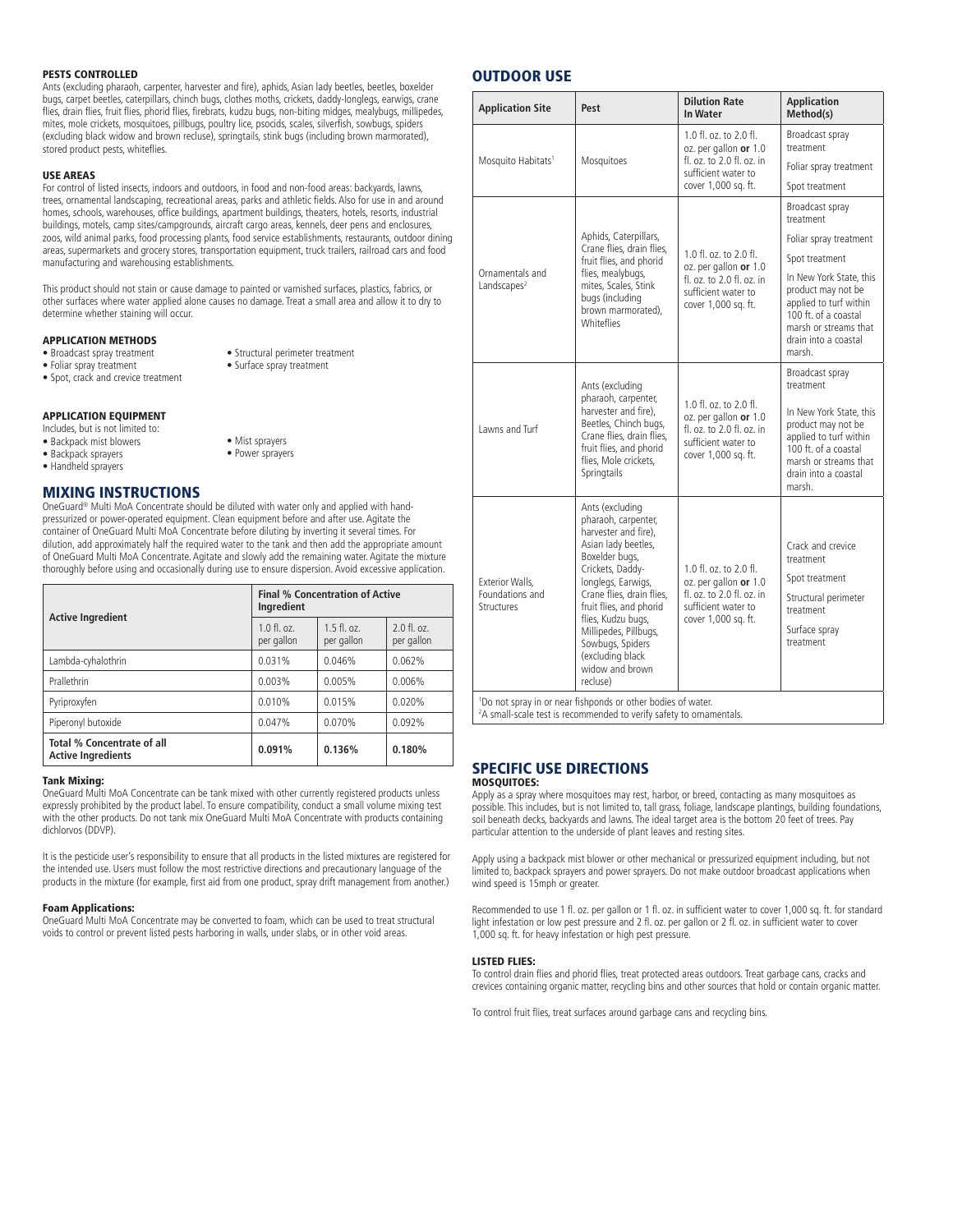### EXAMPLES OF DILUTIONS FOR STRUCTURAL PERIMETER BARRIER APPLICATIONS

| <b>Application</b><br><b>Application</b><br><b>Rate: Fluid</b><br>Volume: |                                                                                  | <b>Fluid Ounces of OneGuard Multi MoA Concentrate</b><br>to Dilute in Water According to Spray Tank Volumes |                           |                        |
|---------------------------------------------------------------------------|----------------------------------------------------------------------------------|-------------------------------------------------------------------------------------------------------------|---------------------------|------------------------|
| Gallons of<br><b>Solution Per</b><br>1,000 sq. ft.                        | ounces of<br><b>OneGuard</b><br>Multi MoA<br>Concentrate<br>Per 1,000<br>sq. ft. | 5 gallons                                                                                                   | 10 gallons                | 50 gallons             |
| 1 gal.                                                                    | $1.0 \text{ fl. oz.}$                                                            | 5.0 fl. oz.                                                                                                 | $10.0 f$ , $0z$ .         | $50.0$ fl. oz.         |
|                                                                           | $1.5 \text{ fl. oz.}$                                                            | $7.5$ fl. oz.                                                                                               | 15.0 f1. oz.              | 75.0 f1. oz.           |
|                                                                           | 2.0 fl. oz.                                                                      | $10.0 \text{ fl.}$ $oz.$                                                                                    | 20 fl. oz.                | 100.0 fl. oz.          |
| 2 gal.                                                                    | 1.0 fl. oz.                                                                      | $2.5$ fl. oz.                                                                                               | $5.0$ fl. oz.             | $25.0$ fl. oz.         |
|                                                                           | $1.5 \text{ fl. oz.}$                                                            | $3.75$ fl. oz.                                                                                              | $7.5$ fl. oz.             | $37.5$ fl. oz.         |
|                                                                           | 2.0 fl. oz.                                                                      | $5.0$ fl. oz.                                                                                               | 10.0 fl. oz.              | 50.0 fl. oz.           |
| 5 gal.                                                                    | $1.0$ fl. oz.                                                                    | $1.0 \text{ fl. oz.}$                                                                                       | $2.0$ fl. oz.             | $10.0 \text{ fl. oz.}$ |
|                                                                           | $1.5 \text{ fl. oz.}$                                                            | $1.5$ fl. oz.                                                                                               | $3.0 \text{ fl.}$ $0.7$ . | $15.0 \text{ fl. oz.}$ |
|                                                                           | 2.0 fl. oz.                                                                      | 2.0 fl. oz.                                                                                                 | $4.0 \text{ fl.}$ $07.$   | 20.0 fl. oz.           |

### INDOOR USE

| <b>Application Site</b>                                                                                                                                                                | Pest                                                                                                                                                                                                                                                                                                 | <b>Dilution Rate In</b><br>Water                                                                                               | <b>Application</b><br>Method(s)                                    |
|----------------------------------------------------------------------------------------------------------------------------------------------------------------------------------------|------------------------------------------------------------------------------------------------------------------------------------------------------------------------------------------------------------------------------------------------------------------------------------------------------|--------------------------------------------------------------------------------------------------------------------------------|--------------------------------------------------------------------|
| Non-Food<br>Handling                                                                                                                                                                   | Ants (excluding pharaoh,<br>carpenter, harvester and fire),<br>Asian lady beetles, Beetles,<br>Carpet beetles, Clothes moths,<br>Crane flies, drain flies, fruit<br>flies, and phorid flies, Firebrats,<br>Silverfish, Spiders (excluding<br>black widow and brown<br>recluse), Stored product pests | $1.0$ fl. oz. to $2.0$ fl.<br>oz. per gallon or 1.0<br>fl. oz. to 2.0 fl. oz. in<br>sufficient water to<br>cover 1,000 sq. ft. | Spot, crack and<br>crevice treatment<br>Surface spray<br>treatment |
| Food-Handling <sup>1</sup>                                                                                                                                                             | Ants (excluding pharaoh,<br>carpenter, harvester and fire),<br>Crane flies, drain flies, fruit<br>flies, and phorid flies, Stored<br>product pests                                                                                                                                                   | 1.0 fl. oz. to 2.0 fl.<br>oz. per gallon or 1.0<br>fl. oz. to 2.0 fl. oz. in<br>sufficient water to<br>cover 1,000 sq. ft.     | Spot, crack and<br>crevice treatment<br>Surface spray<br>treatment |
| <sup>1</sup> Do not apply when food-processing facility is in operation or foods are exposed. Do not apply this<br>spray to surfaces or utensils that may come into contact with food. |                                                                                                                                                                                                                                                                                                      |                                                                                                                                |                                                                    |

### EXAMPLES OF DILUTIONS FOR SPRAY RIGS

| <b>Fluid ounces of OneGuard Multi MoA</b><br><b>Concentrate to Dilute in Water</b> | <b>Gallons of Water</b> | <b>Square Feet of</b><br>Coverage |
|------------------------------------------------------------------------------------|-------------------------|-----------------------------------|
| 2 fl. oz.                                                                          | 5 gal.                  | 2,000 sq. ft.                     |
| 4 fl. oz.                                                                          | $10$ gal.               | 4,000 sq. ft.                     |
| 8 fl. oz.                                                                          | 25 gal.                 | 8,000 sq. ft.                     |
| $16$ fl. $0z$ .                                                                    | 50 gal.                 | 16,000 sq. ft.                    |
| 32 fl. oz.                                                                         | 100 gal.                | 32,000 sq. ft.                    |